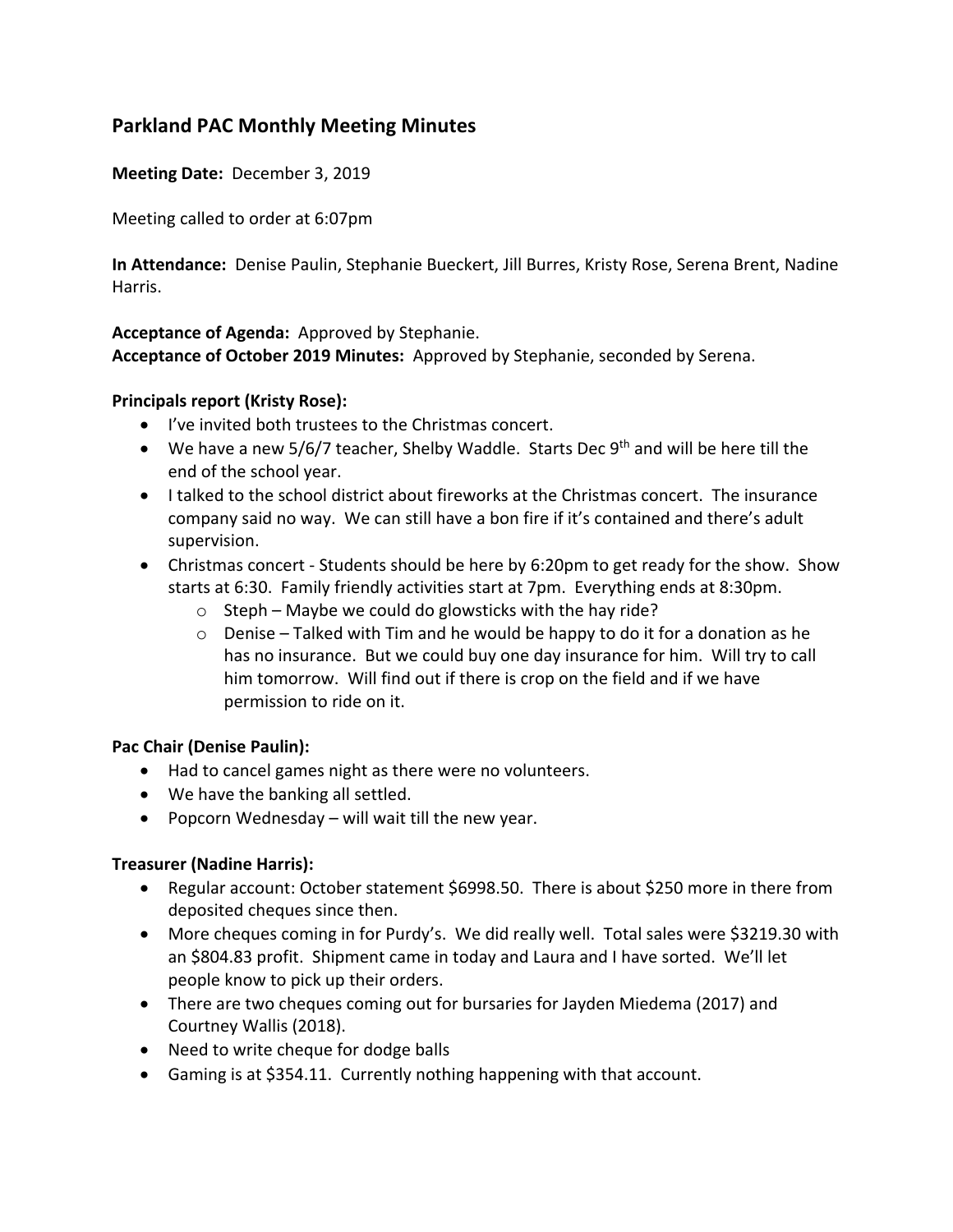## **DPAC (Serena Brent):**

- We had a PAC 101 meeting. It was really awesome. Very informative. There is a "Diverse Abilities Advocacy Committee" that is happening in other school districts. We are looking to bringing it here. There would be a nominated person/persons or parents in the PAC to attend meetings.
	- o Denise It was great. I would encourage everyone to attend.
- Motioning and seconding. There are more formalities that we should take, i.e. signatures of who attends the meetings.

## **Aboriginal Rep (Serena Brent):**

- We had a Coach Mentor principal meeting with Ms. Rose. Talked about what we can do within our school. One topic was better parent communication. We are trying to make a goal of each teacher giving a positive phone call to parents for one student once a week. We want this for every student.
- The last 14 years we've had the highest graduation rate.

# **Old Business:**

- Denise want to thank Nadine for doing the Purdy's. It was a lot of work. Extremely impressed that we did that well with it for such a small school.
	- $\circ$  Nadine community members were placing orders.
- Christmas night volunteers? Dessert, coffee, tea, juice. If you can volunteer contact me through the PAC page. Be here no later than 6pm the night of.
	- $\circ$  Nadine The older kids usually put up the tables and chairs.
	- $\circ$  Denise Could we get Kim to send out an email for volunteers? They can email me at PACatParkland@gmail.com. Need to know by the beginning of next week.
	- o Nadine Crafts? We need to figure that out.
	- o Stephanie Maybe we could do glow stick obstacle course.
	- $\circ$  Serena Are there any allergies? We'll need to label desserts if there are nuts. And anything else that we need to worry about.
	- $\circ$  Denise Every family is supposed to bring a dessert. PAC will provide coffee, tea, juice and water.
- Bank signing authority is all taken care of.
- New dodgeballs the kids love them! At this point because we have 2 bursaries coming out, we need new basketballs, busing, we need to keep a bit of a cushion for summer. My feeling is we pay half this time, and if there's money later in the year we can do something else. Final bill is approx. \$650. I would like to make a motion that we give the school \$325 to the school for the dodgeballs.
	- o Nadine Kristy to let us know if the school budget gets tight and we'll maybe add some more.
	- o Serena motioned, Nadine seconded.
- Surprise Christmas presents for the students is a go. Gifts under \$5. Parents to send with student the day of. Is the pancake breakfast not included under the PAC?